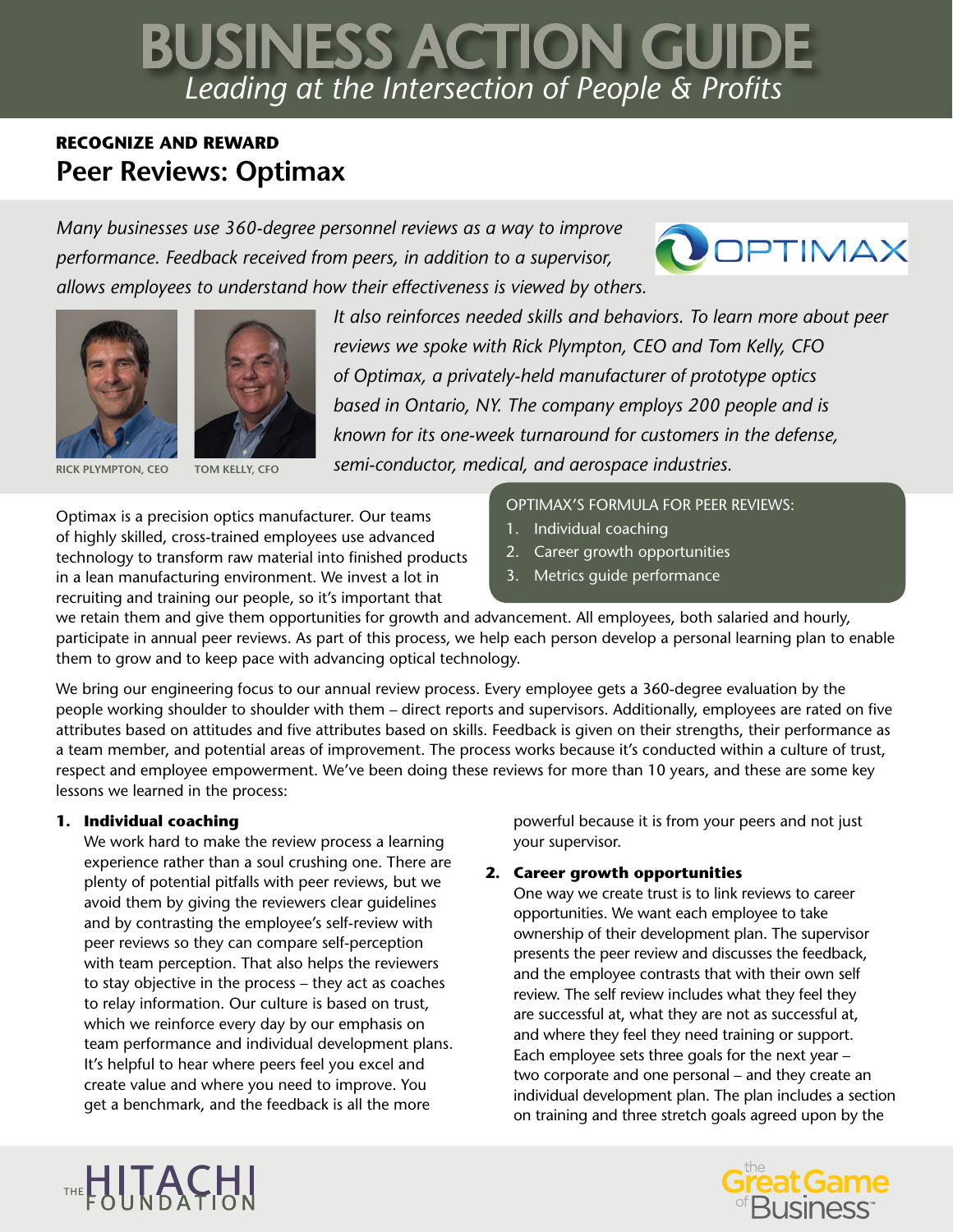

employee and the supervisor.

The employee also tells the supervisor where they want to be professionally next year, in three years, and in five years. The supervisor gives them feedback, and collectively they develop an educational plan to help the employee meet their goals. Many times per year we provide opportunities for employees to receive training or credentials, at our expense, as a way to show that we want them to succeed. Most people are able to grow, but we are tolerant of some individuals that stay at a skill level due to personal issues, such as caring for aging parents or dealing with an illness or family issue. For the most part, people get back on the development track when they are able.

In addition to technical skills training, we also do leadership training. Everyone gets orientation training and a personality assessment when they first come onboard, which includes mentoring on how to work within a team. This gives all of us a shared vocabulary and a basis to deal with different personality types. We recently brought in a consultant to give new managers management and leadership training to help them work with their teams.

#### **3. Metrics guide performance**

There is a subjective portion of the review – the self review and feedback provided by peers – and an objective metric that is established based on attitude and aptitude scores. For each employee, the X and Y axis represent a score between one and five and captures both aptitude and attitude categories. Our expectation is that everyone will be working to achieve a minimum score of three for each category. This process reinforces both the skills and the attitudes that Optimax values.

We show everyone a scatterplot of where they are versus the whole company (see sidebar). This process ensures that the workforce understands where they are with respect to the rest of the team.

At Optimax, our people are our greatest asset. Here's how to interpret the scatterplot data by quadrant:

- Upper Right: Good attitude and good skills these are our high performers; we challenge them.
- Lower Right: Good attitude and weak skills these folks are effective team members but need to improve skills; technical training is provided to develop the skills they need.
- Upper Left: Low score for attitude but good skills – we can put them into an isolated role, but often prefer to send them to third party counseling to resolve issues or improve communication skills and to develop more supportive team behavior. We've invested a lot in everyone working here – it would be shortsighted not to help them when they need it.
- Lower Left: Poor attitude  $=$  poor team dynamics and weak skills – these individuals need to do some selfreflection to decide if they are committed to making improvement or if we have a mismatch and they should seek other employment opportunities.